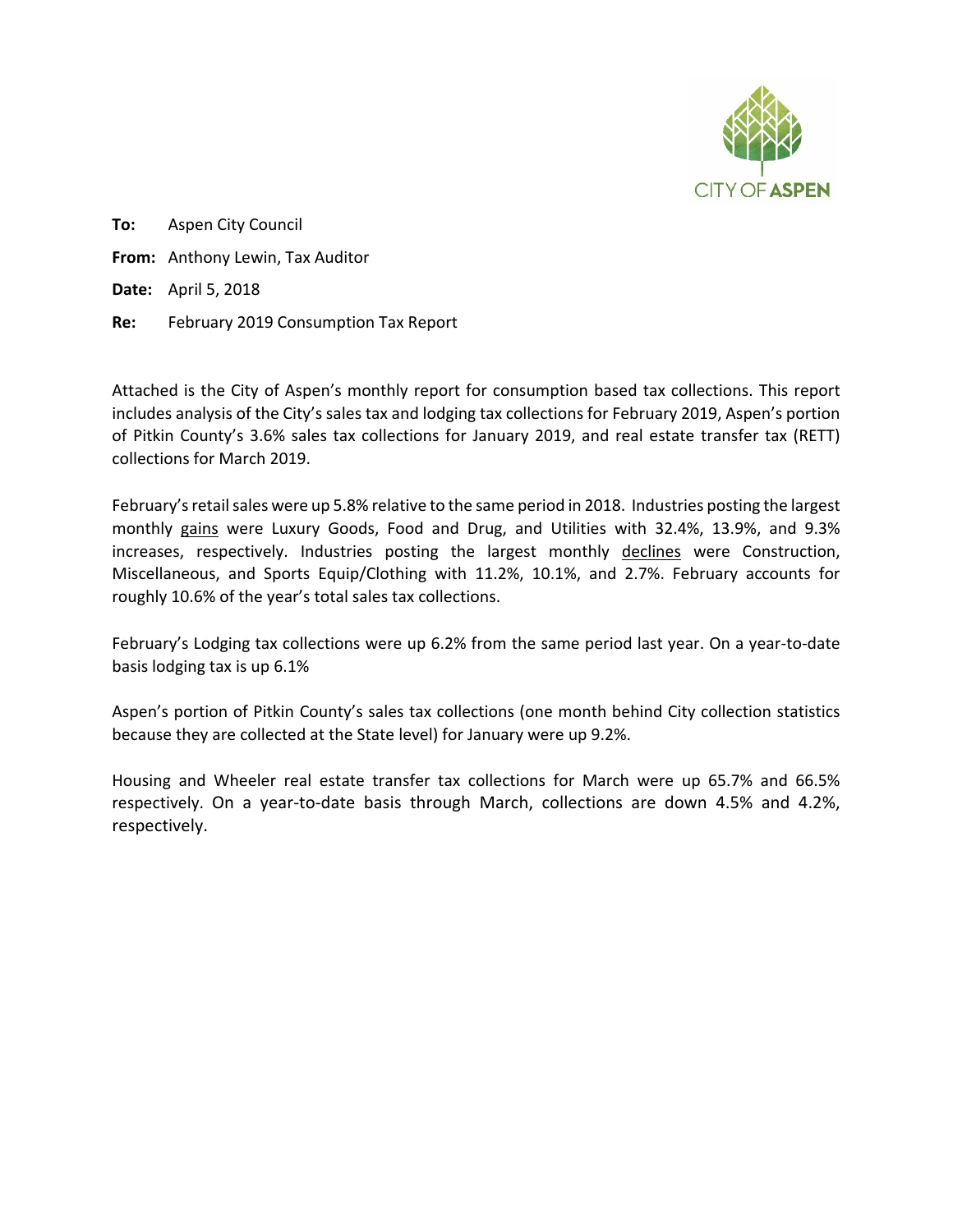#### **City of Aspen Retail Sales by Industry February 2019**

|                                      |                              |                               |                                 | <b>Year To Date Retail Sales</b> |                      |                          |                               |                                |
|--------------------------------------|------------------------------|-------------------------------|---------------------------------|----------------------------------|----------------------|--------------------------|-------------------------------|--------------------------------|
| Category                             | <b>YTD Retail Sales</b>      | % Change<br><b>Prior Year</b> | % YTD<br>Retail<br><b>Sales</b> | <b>Miscellaneous</b>             | <b>Luxury Goods</b>  |                          | <b>Automobile</b><br>2.0%     |                                |
| Accommodations<br>Restaurants & Bars | \$63,643,277<br>\$30,229,038 | 6.6%<br>6.4%                  | 36.9%<br>17.5%                  | 4.9%                             | 4.1%<br>Construction | <b>Utilities</b><br>5.8% | Marijuana                     |                                |
| Sports Equip/Clothing                | \$14,546,429                 | 3.5%                          | 8.4%                            | Liquor                           | 3.9%                 |                          | 1.6%                          |                                |
| Clothing                             | \$12,148,479                 | 0.3%                          | 7.1%                            | 1.2%<br>Food & Drug              |                      |                          |                               |                                |
| Food & Drug                          | \$11,012,648                 | 4.2%                          | 6.4%                            | 6.4%                             |                      |                          |                               |                                |
| Liquor                               | \$2,150,491                  | 4.7%                          | 1.2%                            |                                  |                      |                          |                               |                                |
| Miscellaneous                        | \$8,518,313                  | 0.4%                          | 4.9%                            | Clothing                         |                      |                          |                               |                                |
| Construction                         | \$6,769,779                  | (11.7%)                       | 3.9%                            | 7.1%                             |                      |                          |                               |                                |
| Luxury Goods                         | \$7,116,750                  | 17.3%                         | 4.1%                            |                                  |                      |                          |                               |                                |
| Utilities                            | \$9,994,772                  | 5.0%                          | 5.8%                            |                                  |                      |                          |                               |                                |
| Automobile                           | \$3,494,922                  | 1.6%                          | 2.0%                            | <b>Sports</b>                    |                      |                          |                               |                                |
| Marijuana                            | \$2,675,069                  | 6.2%                          | 1.6%                            | Equip/Clothing                   |                      |                          |                               |                                |
| Total                                | \$172,299,967                | 4.7%                          | 100.0%                          | 8.4%                             |                      |                          |                               | <b>Accommodations</b><br>36.9% |
|                                      |                              |                               |                                 |                                  |                      |                          | <b>Restaurants &amp; Bars</b> |                                |

**17.5%**

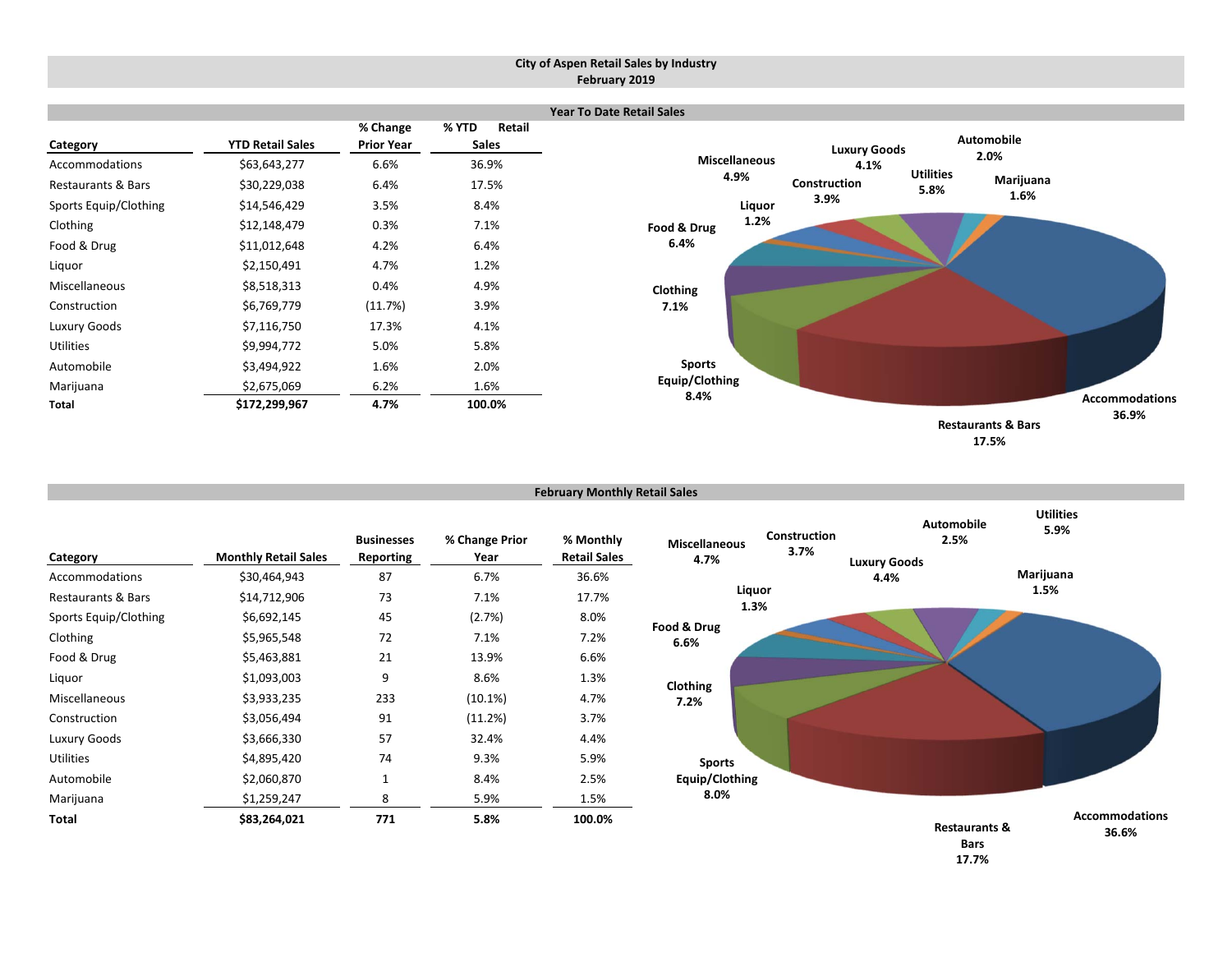# **City of Aspen Sales and Lodging Tax February 2019**

|                                                     |                  | <b>Year To Date Tax Collections</b> |                                           |                                                                     |  |
|-----------------------------------------------------|------------------|-------------------------------------|-------------------------------------------|---------------------------------------------------------------------|--|
|                                                     | <b>YTD Taxes</b> | % YTD                               |                                           | 1.0% Sales Tax: Parks &                                             |  |
| Tax Type                                            | <b>Collected</b> | <b>Taxes</b>                        | 2.0% Lodging Tax: Tourist                 | Open Space                                                          |  |
| 1.0% Sales Tax: Parks & Open Space                  | \$1,714,775      | 36.5%                               | Promotion/                                | 36.5%                                                               |  |
| 0.5% Sales Tax: Parks & Open Space                  | \$857,182        | 18.3%                               | Transportation<br>23.3%                   |                                                                     |  |
| 0.15% Sales Tax: Transportation                     | \$257,196        | 5.5%                                |                                           |                                                                     |  |
| 0.45% Sales Tax: Affordable Housing/ Childcare      | \$771,587        | 16.4%                               |                                           |                                                                     |  |
| 2.0% Lodging Tax: Tourist Promotion/ Transportation | \$1,095,139      | 23.3%                               | 0.45% Sales Tax:                          | 0.5% Sales Tax: Parks                                               |  |
| <b>Total</b>                                        | \$4,695,880      | 100%                                | Affordable Housing/<br>Childcare<br>16.4% | & Open Space<br>0.15% Sales Tax:<br>18.3%<br>Transportation<br>5.5% |  |

# **February Monthly Tax Collections**

| Tax Type                                            | <b>Monthly Taxes</b><br><b>Collected</b> | % Monthly<br><b>Taxes</b> | 2.0% Lodging Tax:                                             | 1.0% Sales Tax: Parks &<br>Open Space<br>36.7%                                               |  |
|-----------------------------------------------------|------------------------------------------|---------------------------|---------------------------------------------------------------|----------------------------------------------------------------------------------------------|--|
| 1.0% Sales Tax: Parks & Open Space                  | \$827,576                                | 36.7%                     | <b>Tourist Promotion/</b>                                     |                                                                                              |  |
| 0.5% Sales Tax: Parks & Open Space                  | \$413,689                                | 18.4%                     | Transportation<br>22.9%                                       |                                                                                              |  |
| 0.15% Sales Tax: Transportation                     | \$124,127                                | 5.5%                      |                                                               |                                                                                              |  |
| 0.45% Sales Tax: Affordable Housing/ Childcare      | \$372,379                                | 16.5%                     |                                                               |                                                                                              |  |
| 2.0% Lodging Tax: Tourist Promotion/ Transportation | \$514,895                                | 22.9%                     |                                                               |                                                                                              |  |
| <b>Total</b>                                        | \$2,252,666                              | 100%                      | 0.45% Sales Tax:<br>Affordable Housing/<br>Childcare<br>16.5% | 0.15% Sales Tax:<br>0.5% Sales Tax: Parks<br>Transportation<br>& Open Space<br>5.5%<br>18.4% |  |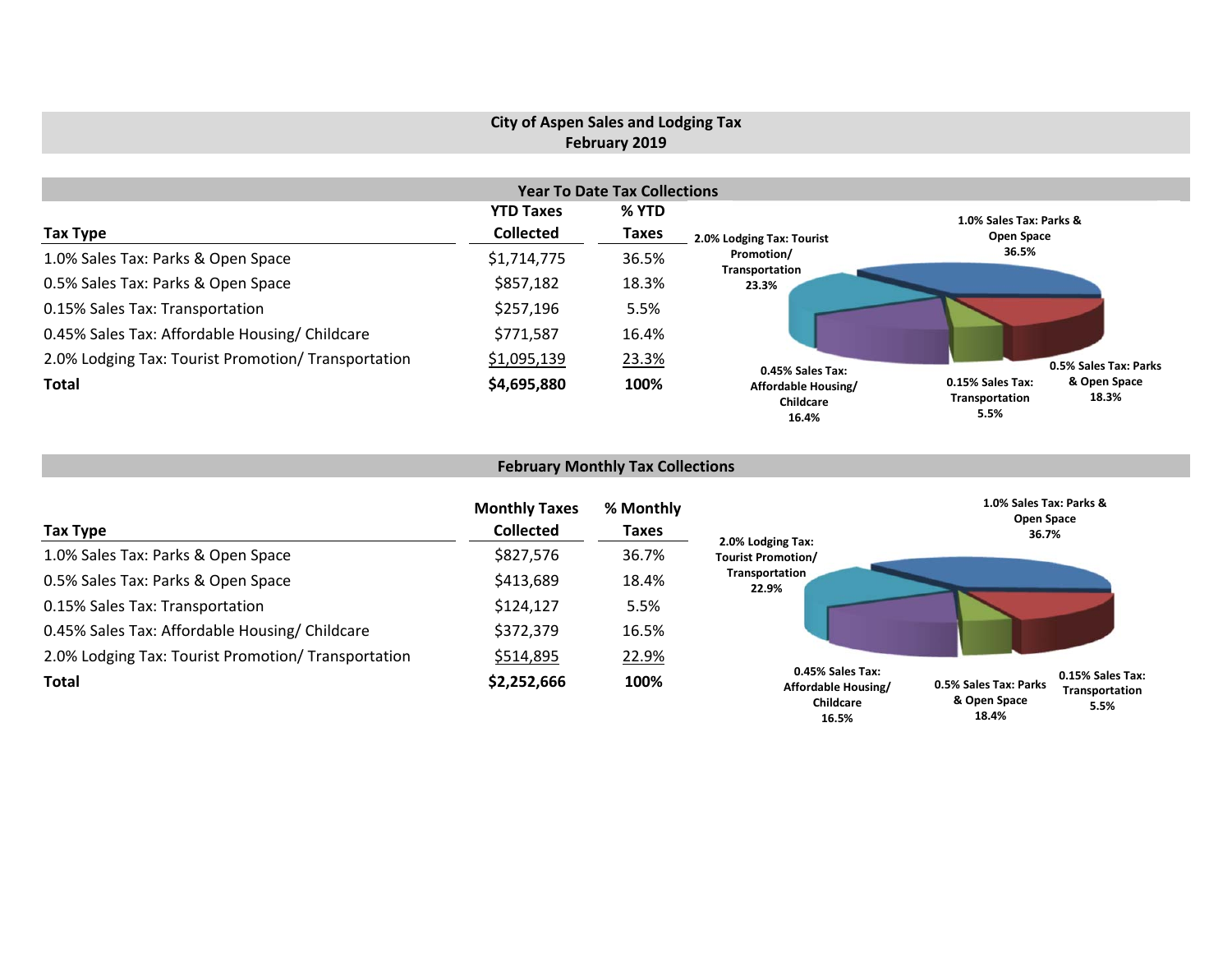### **City of Aspen Sales Tax 2.1% February 2019**

| <b>Current Month Revenues are</b> | 6.3% | above last year's Monthly Revenues.             |
|-----------------------------------|------|-------------------------------------------------|
| <b>Year To Date Revenues are</b>  | 4.6% | above Year To Date Budgeted Revenues.           |
| <b>Year To Date Revenues are</b>  | 5.1% | above last year's Actual Year To Date Revenues. |

|       |               | 2019 Monthly Budget vs. 2019 Actual |          |               | 2019 YTD Budget vs. 2019 Actual |          |  | 2019 vs. 2018 |          |                 |
|-------|---------------|-------------------------------------|----------|---------------|---------------------------------|----------|--|---------------|----------|-----------------|
| Month | <b>Budget</b> | Actual                              | Variance | <b>Budget</b> | Actual                          | Variance |  | 2018 Monthly  | Variance | <b>2018 YTD</b> |
| Jan   | \$1,833,300   | \$1,862,971                         | 1.6%     | \$1,833,300   | \$1,862,971                     | 1.6%     |  | \$1,792,600   | 3.9%     | \$1,792,600     |
| Feb   | \$1,657,500   | \$1,787,231                         | 7.8%     | \$3,490,800   | \$3,650,202                     | 4.6%     |  | \$1,680,884   | 6.3%     | \$3,473,484     |
| Mar   | \$1,896,300   |                                     |          | \$5,387,100   |                                 |          |  | \$1,796,622   |          | \$5,270,107     |
| Apr   | \$668,800     |                                     |          | \$6,055,900   |                                 |          |  | \$671,525     |          | \$5,941,632     |
| May   | \$558,000     |                                     |          | \$6,613,900   |                                 |          |  | \$565,343     |          | \$6,506,974     |
| June  | \$1,361,400   |                                     |          | \$7,975,300   |                                 |          |  | \$1,358,217   |          | \$7,865,191     |
| July  | \$1,761,200   |                                     |          | \$9,736,500   |                                 |          |  | \$1,776,123   |          | \$9,641,315     |
| Aug   | \$1,515,600   |                                     |          | \$11,252,100  |                                 |          |  | \$1,417,142   |          | \$11,058,457    |
| Sept  | \$1,238,100   |                                     |          | \$12,490,200  |                                 |          |  | \$1,240,888   |          | \$12,299,345    |
| Oct   | \$744,100     |                                     |          | \$13,234,300  |                                 |          |  | \$700,233     |          | \$12,999,578    |
| Nov   | \$644,900     |                                     |          | \$13,879,200  |                                 |          |  | \$647,254     |          | \$13,646,831    |
| Dec   | \$2,453,000   |                                     |          | \$16,332,200  |                                 |          |  | \$2,250,872   |          | \$15,897,704    |



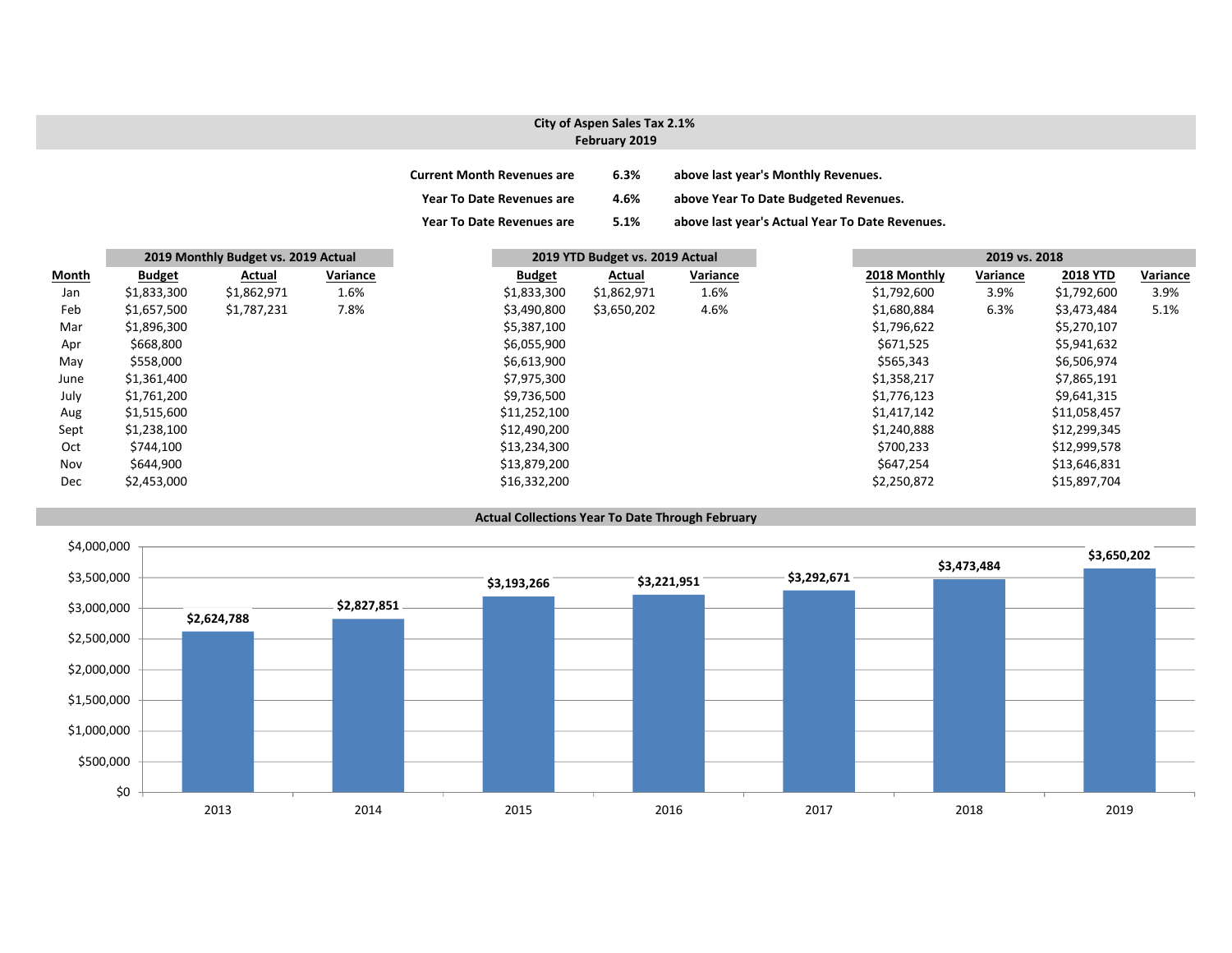## **City of Aspen Tourist Promotion 1.5% Lodging Tax (0.5% Rate for 2010 and Prior) February 2019**

| <b>Current Month Revenues are</b> | 6.2% | above last year's Monthly Revenues.             |
|-----------------------------------|------|-------------------------------------------------|
| <b>Year To Date Revenues are</b>  | 2.3% | above Year To Date Budgeted Revenues.           |
| <b>Year To Date Revenues are</b>  | 6.1% | above last year's Actual Year To Date Revenues. |

|              |               | 2019 Monthly Budget vs. 2019 Actual |           |               | 2019 YTD Budget vs. 2019 Actual |           |          | 2019 vs. 2018 |          |                 |          |
|--------------|---------------|-------------------------------------|-----------|---------------|---------------------------------|-----------|----------|---------------|----------|-----------------|----------|
| <b>Month</b> | <b>Budget</b> | Actual                              | Variance  | <b>Budget</b> |                                 | Actual    | Variance | 2018 Monthly  | Variance | <b>2018 YTD</b> | Variance |
| Jan          | \$412,500     | \$435,183                           | 5.5%      | \$412,500     |                                 | \$435,183 | 5.5%     | \$410,858     | 5.9%     | \$410,858       | 5.9%     |
| Feb          | \$390,000     | \$386,172                           | $(1.0\%)$ | \$802,500     |                                 | \$821,355 | 2.3%     | \$363,636     | 6.2%     | \$774,494       | 6.1%     |
| Mar          | \$420,000     |                                     |           | \$1,222,500   |                                 |           |          | \$384,859     |          | \$1,159,354     |          |
| Apr          | \$60,000      |                                     |           | \$1,282,500   |                                 |           |          | \$62,085      |          | \$1,221,438     |          |
| May          | \$45,000      |                                     |           | \$1,327,500   |                                 |           |          | \$56,234      |          | \$1,277,672     |          |
| June         | \$217,500     |                                     |           | \$1,545,000   |                                 |           |          | \$211,315     |          | \$1,488,987     |          |
| July         | \$300,000     |                                     |           | \$1,845,000   |                                 |           |          | \$305,931     |          | \$1,794,918     |          |
| Aug          | \$255,000     |                                     |           | \$2,100,000   |                                 |           |          | \$236,256     |          | \$2,031,175     |          |
| Sept         | \$157,500     |                                     |           | \$2,257,500   |                                 |           |          | \$162,465     |          | \$2,193,640     |          |
| Oct          | \$82,500      |                                     |           | \$2,340,000   |                                 |           |          | \$69,556      |          | \$2,263,197     |          |
| Nov          | \$60,000      |                                     |           | \$2,400,000   |                                 |           |          | \$62,907      |          | \$2,326,104     |          |
| Dec          | \$490,500     |                                     |           | \$2,890,500   |                                 |           |          | \$440,111     |          | \$2,766,215     |          |

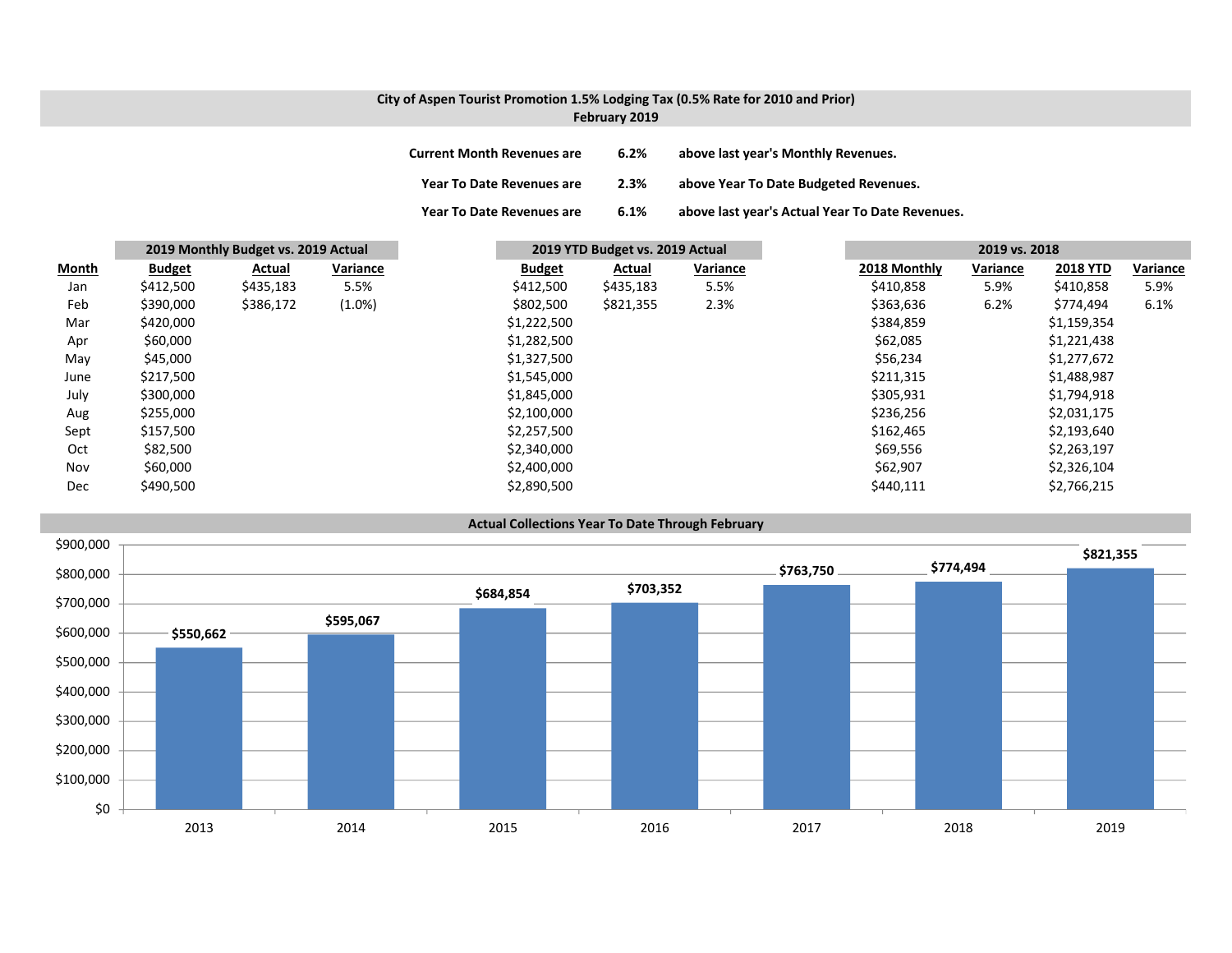## **City of Aspen Transportation 0.5% Lodging Tax February 2019**

| <b>Current Month Revenues are</b> | 6.2% | above last year's Monthly Revenues.             |
|-----------------------------------|------|-------------------------------------------------|
| <b>Year To Date Revenues are</b>  | 2.3% | above Year To Date Budgeted Revenues.           |
| <b>Year To Date Revenues are</b>  | 6.1% | above last year's Actual Year To Date Revenues. |

|              |               | 2019 Monthly Budget vs. 2019 Actual |           | 2019 YTD Budget vs. 2019 Actual |           | 2019 vs. 2018 |              |          |                 |          |
|--------------|---------------|-------------------------------------|-----------|---------------------------------|-----------|---------------|--------------|----------|-----------------|----------|
| <b>Month</b> | <b>Budget</b> | Actual                              | Variance  | <b>Budget</b>                   | Actual    | Variance      | 2018 Monthly | Variance | <b>2018 YTD</b> | Variance |
| Jan          | \$137,500     | \$145,061                           | 5.5%      | \$137,500                       | \$145,061 | 5.5%          | \$136,952    | 5.9%     | \$136,952       | 5.9%     |
| Feb          | \$130,000     | \$128,724                           | $(1.0\%)$ | \$267,500                       | \$273,785 | 2.3%          | \$121,212    | 6.2%     | \$258,164       | 6.1%     |
| Mar          | \$140,000     |                                     |           | \$407,500                       |           |               | \$128,286    |          | \$386,451       |          |
| Apr          | \$20,000      |                                     |           | \$427,500                       |           |               | \$20,695     |          | \$407,145       |          |
| May          | \$15,000      |                                     |           | \$442,500                       |           |               | \$18,744     |          | \$425,890       |          |
| June         | \$72,500      |                                     |           | \$515,000                       |           |               | \$70,438     |          | \$496,328       |          |
| July         | \$100,000     |                                     |           | \$615,000                       |           |               | \$101,977    |          | \$598,305       |          |
| Aug          | \$85,000      |                                     |           | \$700,000                       |           |               | \$78,752     |          | \$677,057       |          |
| Sept         | \$52,500      |                                     |           | \$752,500                       |           |               | \$54,155     |          | \$731,212       |          |
| Oct          | \$27,500      |                                     |           | \$780,000                       |           |               | \$23,185     |          | \$754,397       |          |
| Nov          | \$20,000      |                                     |           | \$800,000                       |           |               | \$20,969     |          | \$775,366       |          |
| Dec          | \$163,500     |                                     |           | \$963,500                       |           |               | \$146,704    |          | \$922,069       |          |

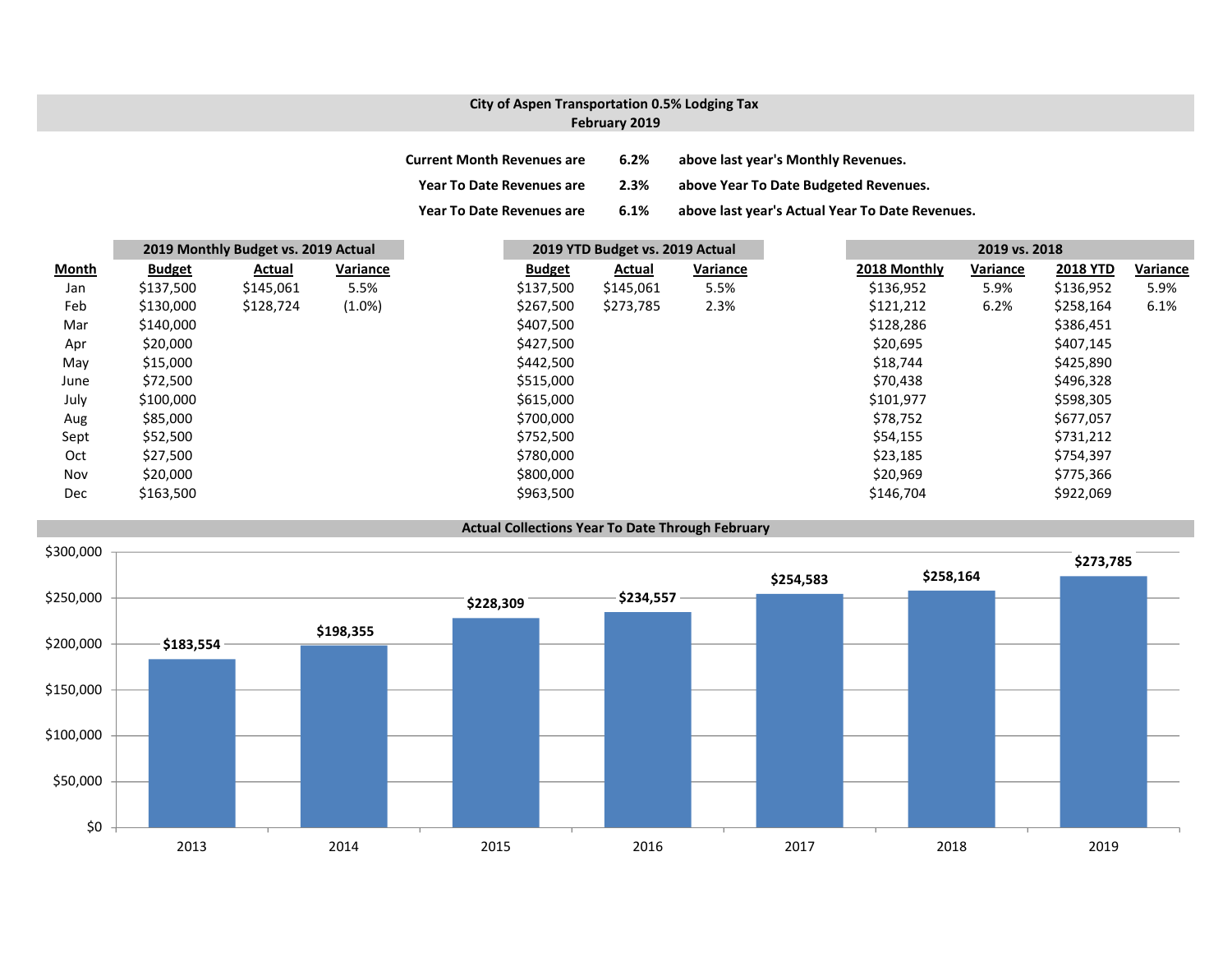## **City of Aspen Portion of Pitkin County 3.6% Sales Tax January 2019**

| <b>Current Month Revenues are</b> | $9.2\%$ | above last year's Monthly Revenues.             |
|-----------------------------------|---------|-------------------------------------------------|
| <b>Year To Date Revenues are</b>  | 6.6%    | above Year To Date Budgeted Revenues.           |
| <b>Year To Date Revenues are</b>  | $9.2\%$ | above last year's Actual Year To Date Revenues. |

|              |               | 2019 Monthly Budget vs. 2019 Actual |          |               | 2019 YTD Budget vs. 2019 Actual |          |  | 2019 vs. 2018 |          |                 |          |
|--------------|---------------|-------------------------------------|----------|---------------|---------------------------------|----------|--|---------------|----------|-----------------|----------|
| <b>Month</b> | <b>Budget</b> | Actual                              | Variance | <b>Budget</b> | Actual                          | Variance |  | 2018 Monthly  | Variance | <b>2018 YTD</b> | Variance |
| Jan          | \$1,250,000   | \$1,332,368                         | 6.6%     | \$1,250,000   | \$1,332,368                     | 6.6%     |  | \$1,220,153   | 9.2%     | \$1,220,153     | 9.2%     |
| Feb          | \$1,197,000   |                                     |          | \$2,447,000   |                                 |          |  | \$1,148,144   |          | \$2,368,297     |          |
| Mar          | \$1,113,000   |                                     |          | \$3,560,000   |                                 |          |  | \$1,163,211   |          | \$3,531,508     |          |
| Apr          | \$530,000     |                                     |          | \$4,090,000   |                                 |          |  | \$434,940     |          | \$3,966,448     |          |
| May          | \$326,000     |                                     |          | \$4,416,000   |                                 |          |  | \$357,579     |          | \$4,324,027     |          |
| June         | \$720,000     |                                     |          | \$5,136,000   |                                 |          |  | \$739,053     |          | \$5,063,081     |          |
| July         | \$941,000     |                                     |          | \$6,077,000   |                                 |          |  | \$986,284     |          | \$6,049,364     |          |
| Aug          | \$921,000     |                                     |          | \$6,998,000   |                                 |          |  | \$825,032     |          | \$6,874,396     |          |
| Sept         | \$669,000     |                                     |          | \$7,667,000   |                                 |          |  | \$719,959     |          | \$7,594,355     |          |
| Oct          | \$420,000     |                                     |          | \$8,087,000   |                                 |          |  | \$448,290     |          | \$8,042,645     |          |
| Nov          | \$383,000     |                                     |          | \$8,470,000   |                                 |          |  | \$434,814     |          | \$8,477,459     |          |
| Dec          | \$1,369,000   |                                     |          | \$9,839,000   |                                 |          |  | \$1,315,025   |          | \$9,792,485     |          |



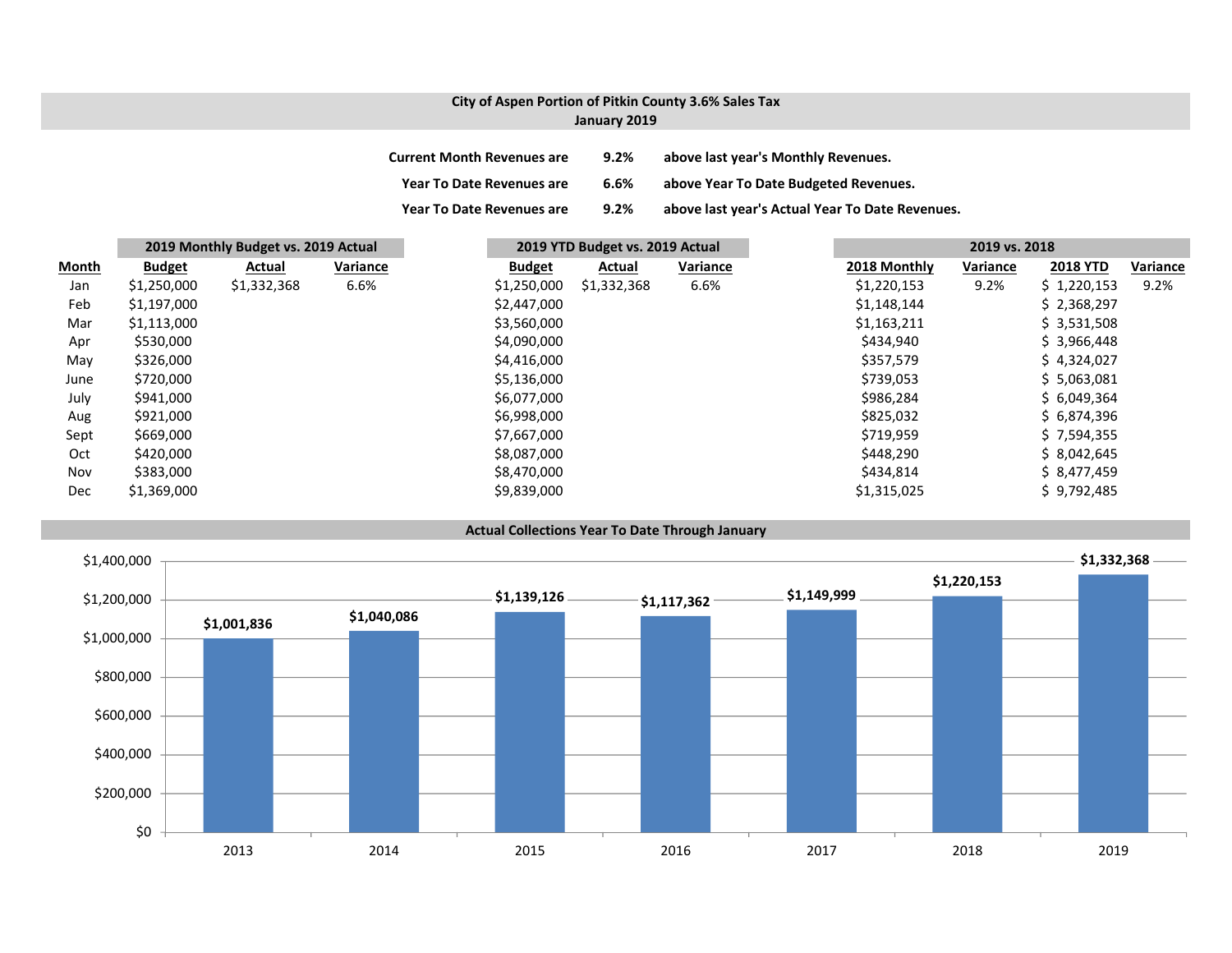# **Housing Real Estate Transfer Tax**

### **March 2019**

| <b>Current Month Revenues are</b> | 65.7%  | above last year's Monthly Revenues.             |
|-----------------------------------|--------|-------------------------------------------------|
| Year To Date Revenues are         | 55.7%  | above Year To Date Budgeted Revenues.           |
| <b>Year To Date Revenues are</b>  | (4.5%) | below last year's Actual Year To Date Revenues. |

|              | 2019 Monthly Budget vs. 2019 Actual |             |          |  | 2019 YTD Budget vs. 2019 Actual |             |          |              | 2019 vs. 2018 |                 |          |
|--------------|-------------------------------------|-------------|----------|--|---------------------------------|-------------|----------|--------------|---------------|-----------------|----------|
| <b>Month</b> | <b>Budget</b>                       | Actual      | Variance |  | <b>Budget</b>                   | Actual      | Variance | 2018 Monthly | Variance      | <b>2018 YTD</b> | Variance |
| Jan          | \$460,700                           | \$1,105,098 | 139.9%   |  | \$460,700                       | \$1,105,098 | 139.9%   | \$882,763    | 25.2%         | \$882,763       | 25.2%    |
| Feb          | \$480,600                           | \$204,130   | (57.5%)  |  | \$941,300                       | \$1,309,228 | 39.1%    | \$882,743    | (77%)         | \$1,765,505     | (26%)    |
| Mar          | \$472,900                           | \$892,017   | 88.6%    |  | \$1,414,200                     | \$2,201,245 | 55.7%    | \$538,447    | 66%           | \$2,303,953     | (4%)     |
| Apr          | \$687,900                           |             |          |  | \$2,102,100                     |             |          | \$425,425    |               | \$2,729,378     |          |
| May          | \$634,300                           |             |          |  | \$2,736,400                     |             |          | \$1,030,447  |               | \$3,759,825     |          |
| June         | \$631,400                           |             |          |  | \$3,367,800                     |             |          | \$673,100    |               | \$4,432,925     |          |
| July         | \$461,300                           |             |          |  | \$3,829,100                     |             |          | \$434,725    |               | \$4,867,650     |          |
| Aug          | \$621,000                           |             |          |  | \$4,450,100                     |             |          | \$606,463    |               | \$5,474,113     |          |
| Sept         | \$874,800                           |             |          |  | \$5,324,900                     |             |          | \$1,186,295  |               | \$6,660,408     |          |
| Oct          | \$742,800                           |             |          |  | \$6,067,700                     |             |          | \$620,101    |               | \$7,280,508     |          |
| Nov          | \$501,400                           |             |          |  | \$6,569,100                     |             |          | \$848,699    |               | \$8,129,207     |          |
| Dec          | \$610,900                           |             |          |  | \$7,180,000                     |             |          | \$670,673    |               | \$8,799,880     |          |